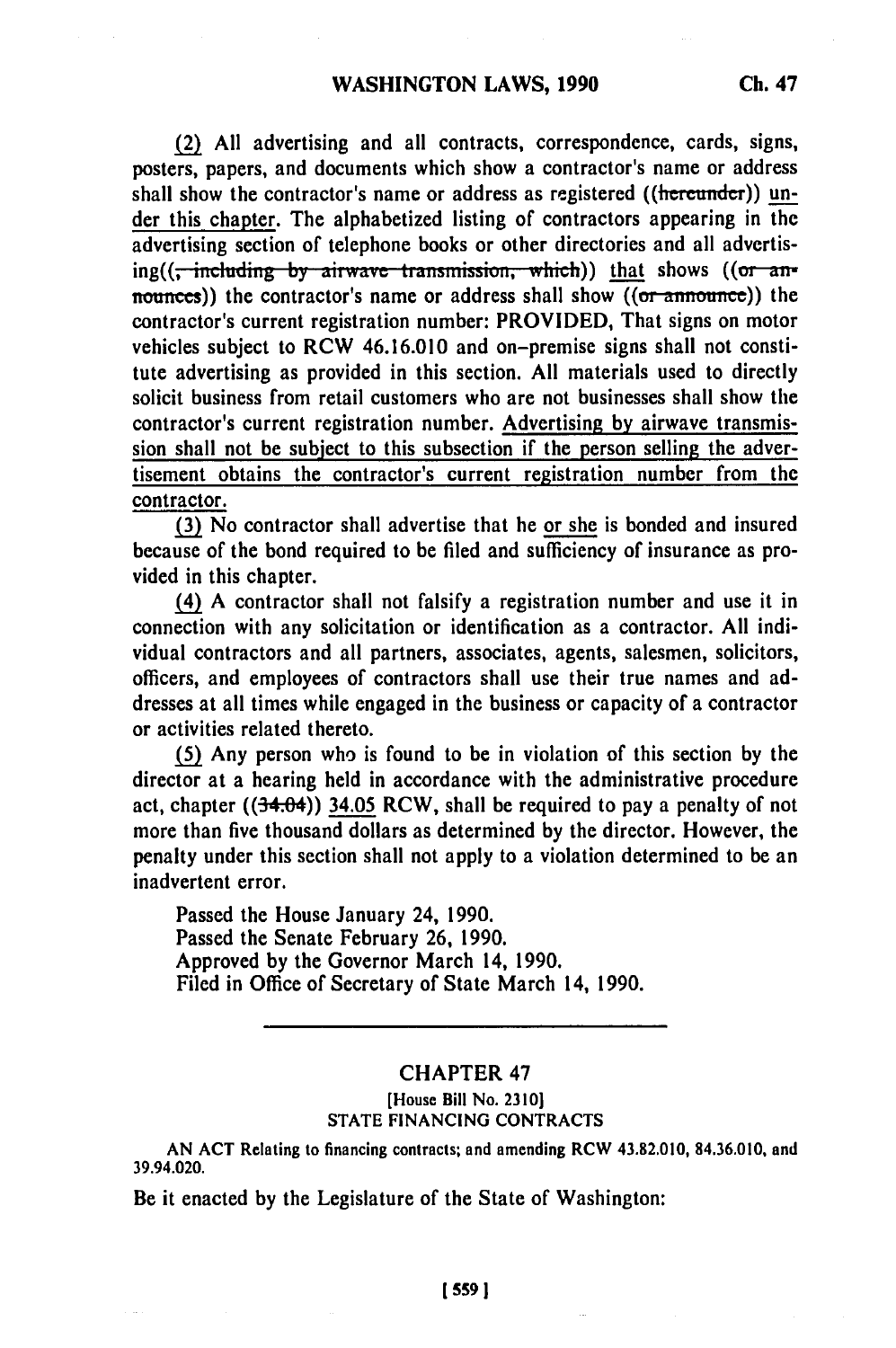Sec. **1.** Section 43.82.010, chapter **8,** Laws of **1965** as last amended **by** section 20, chapter **36,** Laws of **1988** and RCW 43.82.010 are each amended to read as follows:

**(1)** The director of the department of general administration, on behalf of the agency involved, shall purchase, lease, rent, or otherwise acquire all real estate, improved or unimproved, as may be required **by** elected state officials, institutions, departments, commissions, boards, and other state agencies, **ot** federal agencies where joint state and federal activities are undertaken and may grant easements and transfer, exchange, sell, lease, or sublease all or part of any surplus real estate for those state agencies which do not otherwise have the specific authority to dispose of real estate. This section does not transfer financial liability for the acquired property to the department of general administration.

(2) Except for real estate occupied **by** federal agencies, the director shall determine the location, size, and design of any real estate or improvements thereon acquired or held pursuant to subsection **(1)** of this section.

**(3)** The director is authorized to purchase, lease, rent, or otherwise acquire improved or unimproved real estate as owner or lessee and to lease or sublet all or a part of such real estate to state or federal agencies. The director shall charge each using agency its proportionate rental which shall include an amount sufficient to pay all costs, including, but not limited to, those for utilities, janitorial and accounting services, and sufficient to provide for contingencies; which shall not exceed five percent of the average annual rental, to meet unforeseen expenses incident to management of the real estate.

(4) **If** the director determines that it is necessary or advisable to undertake any work, construction, alteration, repair, or improvement on any real estate acquired pursuant to subsections **(1)** or **(3)** of this section, the director shall cause plans and specifications thereof and an estimate of the cost of such work to be made and filed in his office and the state agency benefiting thereby is hereby authorized to pay for such work out of any available funds: PROVIDED, That the cost of executing such work shall not exceed the sum of twenty-five thousand dollars. Work, construction, alteration, repair, or improvement in excess of twenty-five thousand dollars, other than that done **by** the owner of the property if other than the state, shall be performed in accordance with the public works law of this state.

**(5)** In order to obtain maximum utilization of space, the director shall make space utilization studies, and shall establish standards for use of space **by** state agencies.

**(6)** The director may construct new buildings on, or improve existing facilities, and furnish and equip, all real estate under his management.

**(7) All** conveyances and contracts to purchase, lease, rent, transfer, exchange, or sell real estate and to grant and accept easements shall be approved as to form **by** the attorney general, signed **by** the director or the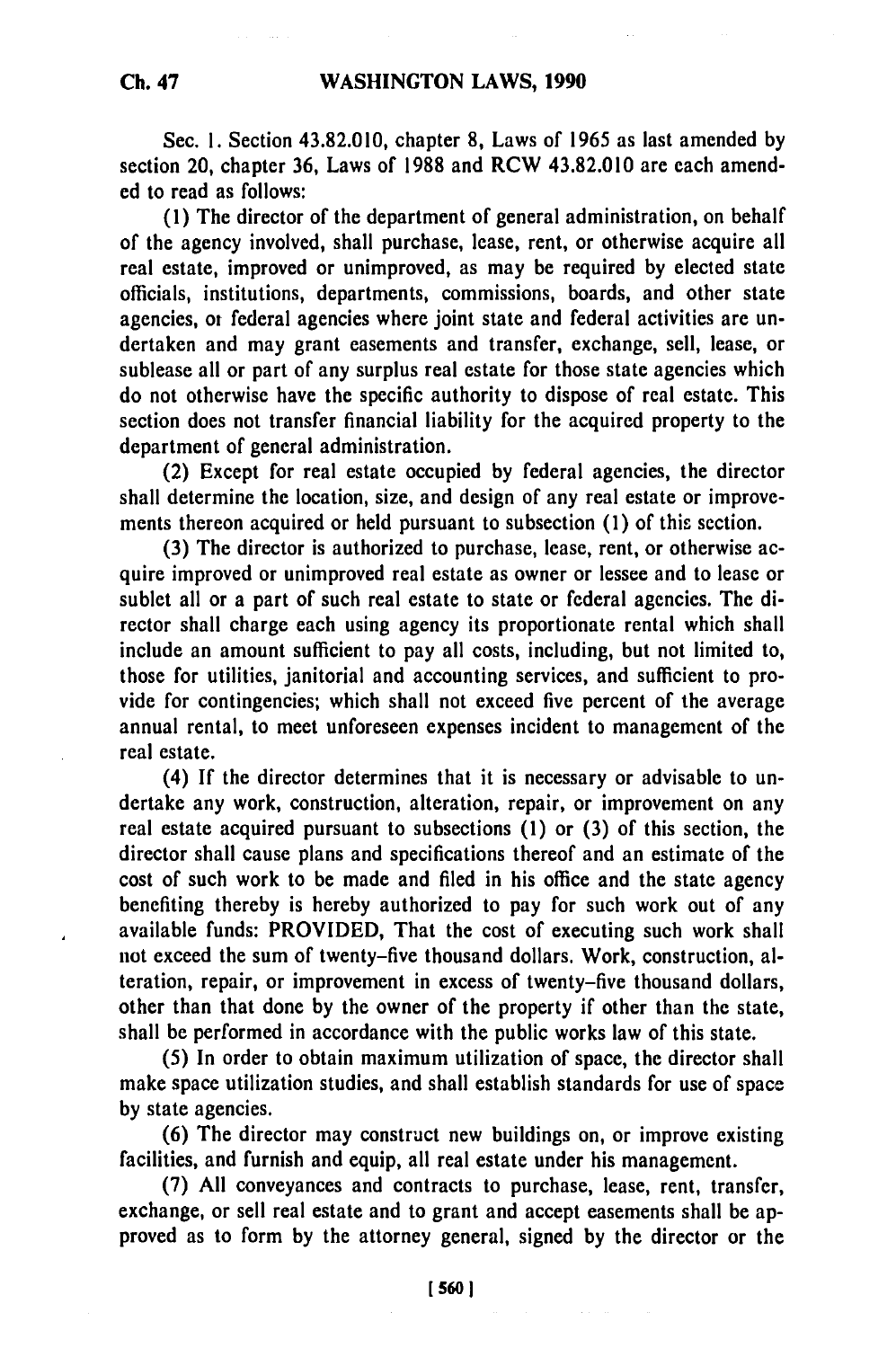director's designee, and recorded with the county auditor of the county in which the property is located.

**(8)** The director may delegate any or all of the functions specified in this section to any agency upon such terms and conditions as the director deems advisable.

**(9)** This section does not apply to the acquisition of real estate **by:**

(a) The state college and universities for research or experimental purposes;

**(b)** The state liquor control board for liquor stores and warehouses; and

(c) The department of natural resources, the department of fisheries, the department of wildlife, the department of transportation, and the state parks and recreation commission for purposes other than the leasing of offices, warehouses, and real estate for similar purposes.

**(10)** Notwithstanding any provision in this chapter to the contrary, the department of general administration may negotiate ground leases for public lands on which property is to be acquired under a financing contract pursuant to chapter 39.94 RCW under terms approved **by** the state finance committee.

Sec. 2. Section **1,** chapter 34, Laws of **1969** as amended **by** section **1,** chapter **260,** Laws of **1971** ex. sess. and RCW **84.36.010** are each amended to read as follows:

**All** property belonging exclusively to the United States, the state, any county or municipal corporation, and all property under a financing contract pursuant to chapter **39.94** RCW or recorded agreement granting immediate possession and use to said public bodies or under an order of immediate possession and use pursuant to RCW 8.04.090, shall be exempt from taxation. **All** property belonging exclusively to a foreign national government shall be exempt from taxation if such property is used exclusively as an office or residence for a consul or other official representative of such foreign national government, and if the consul or other official representative is a citizen of such foreign nation.

Sec. **3.** Section 2, chapter **356,** Laws of **1989** and RCW 39.94.020 are each amended to read as follows:

Unless the context clearly requires otherwise, the definitions in this section apply throughout this chapter.

**(1)** "Credit enhancement" includes insurance, letters of credit, lines of credit, or other similar agreements which enhance the security for the payment of the state's obligations under financing contracts.

(2) "Financing contract" means any contract entered into by the state which provides for the use and purchase of real or personal property **by** the state and provides for payment **by** the state over a term of more than one year, and which provides that title to the subject property shall( $(\tau$ upon exercise of an option;)) secure performance of the state or transfer to the state

**[5611**

J.